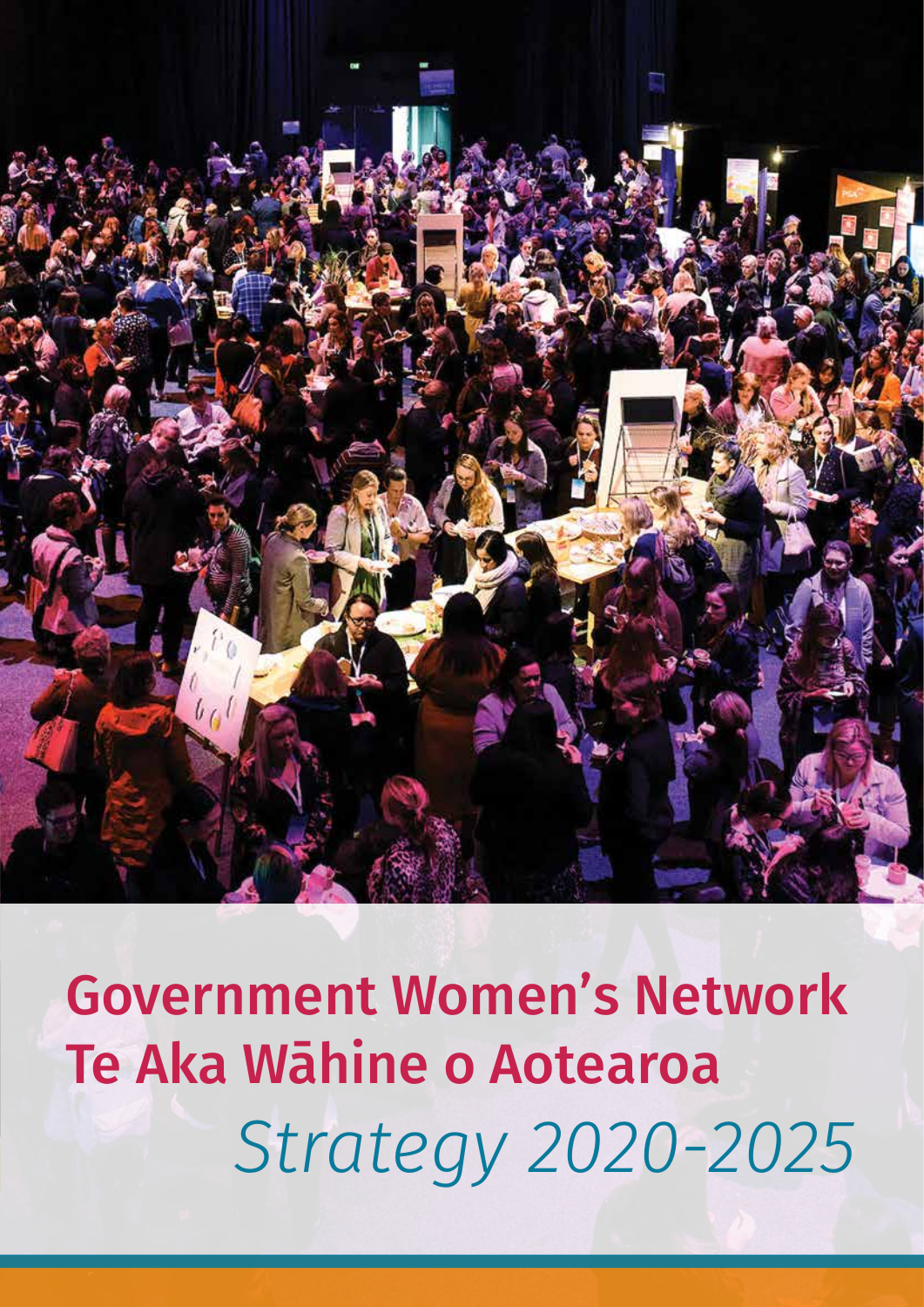# Challenges *we still face* We still face

By continuing our support for GWN and networks By continuing our support for GWN and networks **That are empowering women to succeed, we all** contribute to a stronger and thriving public sector. ontribute to a stronger and thriving public sector.  $ving public's$ e

As<br>they ar<br>gender<br>pro As women's networks mature, As women's networks mature, they are helping senior leadership they are helping senior leadership teams to tackle their agency's teams to tackle their agency's gender equality issues, supporting gender equality issues, supporting professional development and 2,100 professional development and 2,100 shaping workplace culture. shaping workplace culture. "

# GWN: shaping a future *for public sector women* GWN: shaping a future *for public sector women*

### Our vision Our vision

New Zealand's public service values all women New Zealand's public service values all women and champions and empowers them to realise and champions and empowers them to realise their full potential. their full potential.

Our mission Our mission

GWN strengthens and connects women's networks GWN strengthens and connects women's networks throughout the public sector, and provides guidance, throughout the public sector, and provides guidance, support, opportunities and resources. Our work support, opportunities and resources. Our work ensures that women have resources to flourish ensures that women have resources to flourish and contributes to creating a diverse and inclusive and contributes to creating a diverse and inclusive public service. public service.

### Our purpose Our purpose

GWN leverages the wealth and value of the women's experience and knowledge through its networks to address GWN leverages the wealth and value of the women's experience and knowledge through its networks to address dwn teverages the weathr and vatue of the women's experience and knowledge through its hetworks to address<br>issues for public sector women including imbalances in gender roles, advancement, and leadership in the public service. Using our collective strength, we help achieve the potential of a diverse and inclusive public service by<br>ensuring greater visibility, support, and connectivity for women's networks across all agencies. ensuring greater visibility, support, and connectivity for women's networks across all agencies. 2,141 ensuring greater visibility, support, and connectivity for women's networks across all agencies.

> The Contract of the Contract of the Contract of the Contract of the Contract of the Contract of Contract of Contract of Contract of Contract of Contract of Contract of Contract of Contract of Contract of Contract of Contra Women in New Zealand's public service are having Women in New Zealand's public service are having a significant impact and agencies are making a significant impact and agencies are making important headway in addressing gender equality. important headway in addressing gender equality. The Constrainer Constrainer Construction Construction Construction Construction Construction Construction Construction Construction Construction Construction Construction Construction Construction Construction Construction

Women's networks have grown and significant progress has been made on a number Women's networks have grown and significant progress has been made on a number of issues for public sector women in recent years, but there are still challenges of issues for public sector women in recent years, but there are still challenges to be addressed. to be addressed.

### Challenges for GWN Challenges for GWN

- > Many women in the public sector are not aware of > Many women in the public sector are not aware of women's networks and the support they can access women's networks and the support they can access
- > Not all women in the public sector have access to > Not all women in the public sector have access to the support of a women's network in their agency the support of a women's network in their agency
- > Not all women in the public sector have access > Not all women in the public sector have access to women's networks in their region, particularly to women's networks in their region, particularly if they work far from Wellington, Auckland and if they work far from Wellington, Auckland and Christchurch Christchurch
- > Success for women's networks is dependent on > Success for women's networks is dependent on committed individual members which makes committed individual members which makes networks vulnerable when members leave or networks vulnerable when members leave or change priorities. change priorities.

## Challenges for the public sector Challenges for the public sector

Women's networks need to maintain momentum into the future if we're to fully leverage future if we're to fully leverage women's potential in the  $\mu$ public sector. public sector.

- > Low-skill and low-paid roles are still primarily > Low-skill and low-paid roles are still primarily held by women and career advancement in these held by women and career advancement in these roles is more difficult roles is more difficult
- > Gender parity in senior management or key > Gender parity in senior management or key decision-making roles has not yet been achieved decision-making roles has not yet been achieved
- > A 10.5% gender pay gap still exists for all women in > A 10.5% gender pay gap still exists for all women in the public service and a lack of pay transparency the public service and a lack of pay transparency can prevent women being able to gauge if they are can prevent women being able to gauge if they are paid appropriately for their roles paid appropriately for their roles
- > Inconsistencies persist across agencies and with > Inconsistencies persist across agencies and with individual managers in the application of policies individual managers in the application of policies affecting working mothers affecting working mothers
- > Women still report fear of adverse consequences > Women still report fear of adverse consequences for adopting flexible work to accommodate their for adopting flexible work to accommodate their work-life balance work-life balance
- > Men can feel uncertain on how to help but their > Men can feel uncertain on how to help but their involvement and support is essential and welcome involvement and support is essential and welcome
- > There is more work to be done to address > There is more work to be done to address unconscious bias, harassment and discrimination unconscious bias, harassment and discrimination in areas like recruitment practices, workforce in areas like recruitment practices, workforce management and promotions management and promotions
- > Women in some groups can face additional > Women in some groups can face additional barriers for their entry to and progress in the barriers for their entry to and progress in the public sector workforce, for example, a gender public sector workforce, for example, a gender pay gap of 27% still persists for Pacific women. pay gap of 27% still persists for Pacific women.



*Karin Schofield, GM Enterprise Strategy,*  Aug 17 Dec 18 Oct 19 *Karin Schofield, GM Enterprise Strategy,*  Aug 17 Dec 18 Oct 19 *Governance and Performance, MBIE Governance and Performance, MBIE*



*Naomi Ferguson, GWN Sponsor Naomi Ferguson, GWN Sponsor and Commissioner, Inland Revenue and Commissioner, Inland Revenue*





*Source: Public Service Workforce Data 2019, State Services Commission Source: Public Service Workforce Data 2019, State Services Commission*